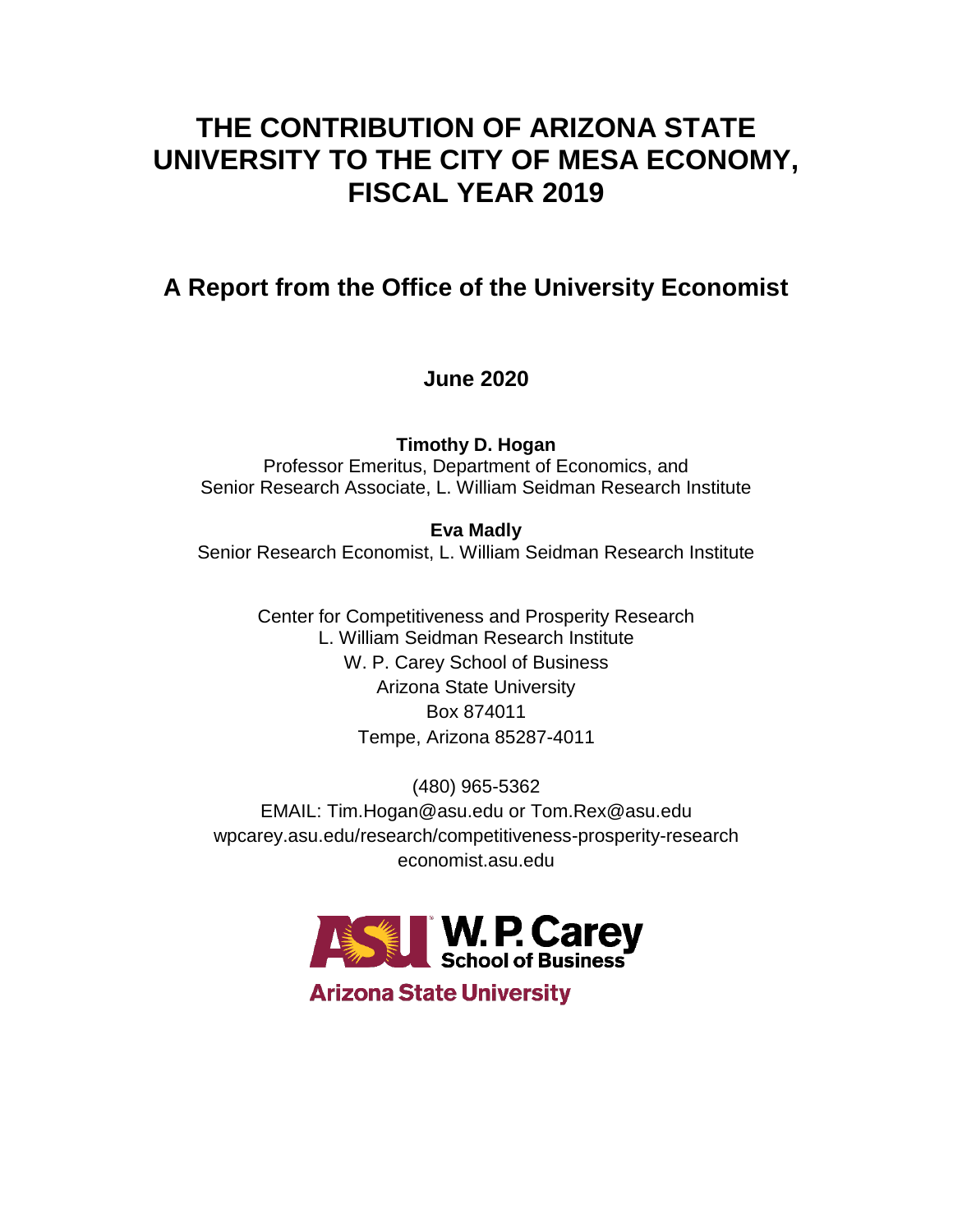#### **SUMMARY**

This report provides an assessment for fiscal year (FY) 2019 of the economic contribution of Arizona State University to the city of Mesa. Estimates are presented for the jobs and incomes that are supported in the Mesa economy by the spending of the university, its employees, and its students. This economic impact analysis estimates the contribution of the entire university, not just the Polytechnic Campus, to the city's economy and gives an indication of how much larger the city of Mesa economy is because of ASU.

In FY 2019, the total unduplicated headcount enrollment at all four metropolitan ASU campuses was 73,000 students, with a total enrollment of 111,000 including online students. The university employed 26,000 faculty, staff, and students with a total payroll of \$1.4 billion, and total nonpayroll expenditures by the university during FY 2019 were \$2.5 billion.

Based on this economic impact analysis, when all economic interdependencies are accounted for, the overall economic contribution to the city of Mesa of the combined impacts of spending by the university, its employees, and its students in FY 2019 totaled more than 3,700 jobs, \$200 million in labor income, and \$333 million in gross city product.

## **ECONOMIC IMPACT ANALYSIS**

The purpose of an economic impact analysis of a university is to measure the contribution that the university makes to local area jobs and incomes through its own spending and the spending of students, faculty, staff, and visitors. What are referred to as "direct" impacts are the jobs and incomes provided by the university itself and by businesses that supply goods and services purchased by the university, its students, and its employees. In economic impact analysis, estimates are also made of so-called "multiplier effects" that arise through backward linkages between industries and from additional rounds of consumer spending generated throughout the economic impact process.

Estimates of the economic impact of ASU were made using a city of Mesa-specific version of IMPLAN, an input-output model used widely by researchers throughout the United States. Impacts refer to jobs and incomes generated somewhere in the city. Impacts are reported for three economic variables: gross city product, labor income, and employment. Gross city product (the local equivalent of gross domestic product) is a broad measure of income consisting of employee compensation, proprietor income (self-employed income), property income, and indirect business taxes. Labor income is the sum of employee compensation and proprietor income. Employment is a count of both full- and part-time jobs. Table 1 provides a summary of results of the analysis.

#### **UNIVERSITY EXPENDITURES**

The ASU Polytechnic Campus directly affected the Mesa economy with its 740 full- and parttime employees and a payroll of \$50 million in FY 2019. Another way in which ASU directly affects the city's economy is by purchasing goods and services from Mesa businesses. Nonpayroll expenditures associated with the Polytechnic Campus totaled \$25 million in FY 2019. These purchases directly accounted for 120 jobs, \$8 million in labor income, and \$13 million in gross city product.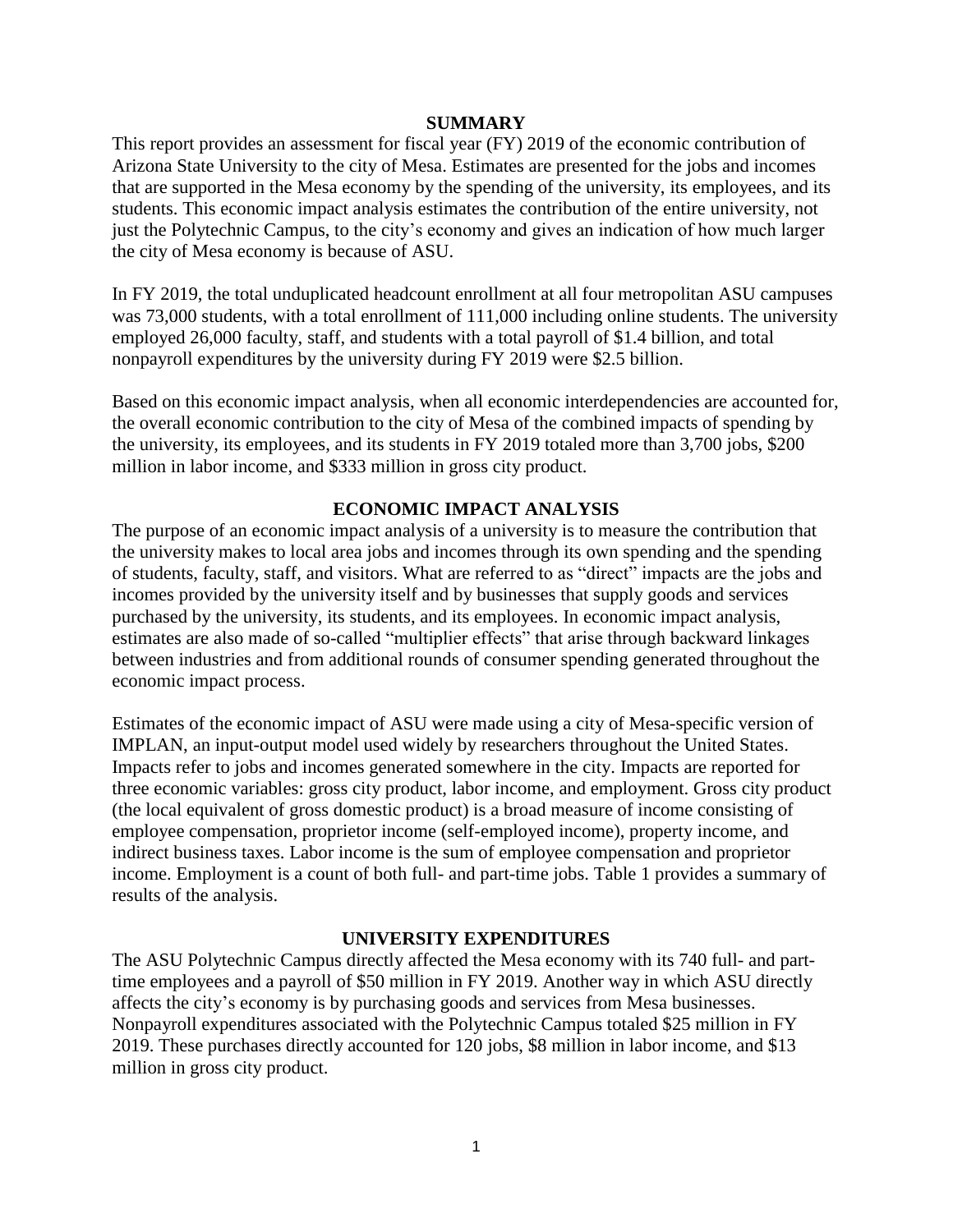## **TABLE 1 THE CONTRIBUTION OF ARIZONA STATE UNIVERSITY TO THE CITY OF MESA ECONOMY, FISCAL YEAR 2019**

|                                           | <b>Gross City</b> | Labor Income in |                   |
|-------------------------------------------|-------------------|-----------------|-------------------|
|                                           | <b>Product in</b> |                 |                   |
|                                           | <b>Millions</b>   | <b>Millions</b> | <b>Employment</b> |
| University Payroll and Employment         | \$58              | \$50            | 740               |
| <b>University Nonpayroll Expenditures</b> | 44                | 27              | 480               |
| Spending by Faculty and Staff             | 83                | 47              | 890               |
| <b>Student Spending</b>                   | 144               | 73              | 1,550             |
| Visitor Spending                          | 4                 | 3               | 60                |
| <b>Total Economic Impact</b>              | \$333             | \$200           | 3.720             |

Source: Center for Competitiveness and Prosperity Research, L. William Seidman Research Institute, W. P. Carey School of Business, Arizona State University.

University purchases induce secondary or multiplier effects in an economy. These effects occur when immediate suppliers of products to the university purchase intermediate goods and services from upstream suppliers and when all affected suppliers hire additional employees who, in turn, make consumer purchases and pay taxes that support government programs. The secondary effects affecting the city of Mesa economy of ASU nonpayroll expenditures were estimated to be 360 jobs, \$19 million in labor income, and \$31 million in gross city product. The total impact of university purchases on the city's economy was 480 jobs, \$27 million of labor income, and \$44 million in gross city product in FY 2019.

## **EMPLOYEE SPENDING**

The university contributes to the Mesa economy not only by providing jobs for city residents, but also through the purchases of goods and services from local businesses by ASU employees. Consumer expenditures from ASU salaries earned by faculty and staff who were residents of Mesa were estimated to be \$88 million in FY 2019. This spending was directly responsible for 380 jobs, \$19 million in labor income, and \$37 million in gross city product for the city of Mesa.

As with institutional spending, consumer expenditures generate secondary or multiplier effects throughout an economy. Spending by ASU faculty and staff had a secondary impact on the Mesa economy of 510 jobs, \$28 million in labor income, and \$46 million in gross city product. In total, expenditures by ASU faculty and staff accounted for 890 jobs, \$47 million worth of labor income, and \$83 million in gross city product for the city of Mesa in FY 2019.

#### **STUDENT SPENDING**

More than 110,000 students were enrolled at ASU during the 2018-19 academic year. Because of their sheer number, ASU students exert an enormous influence on the local economy. The student population at ASU's four metropolitan campuses was directly responsible for \$1.2 billion worth of spending, excluding tuition. The direct impact of spending by students who lived in Mesa on the city's economy produced 700 jobs, \$26 million in labor income, and \$68 million in gross city product.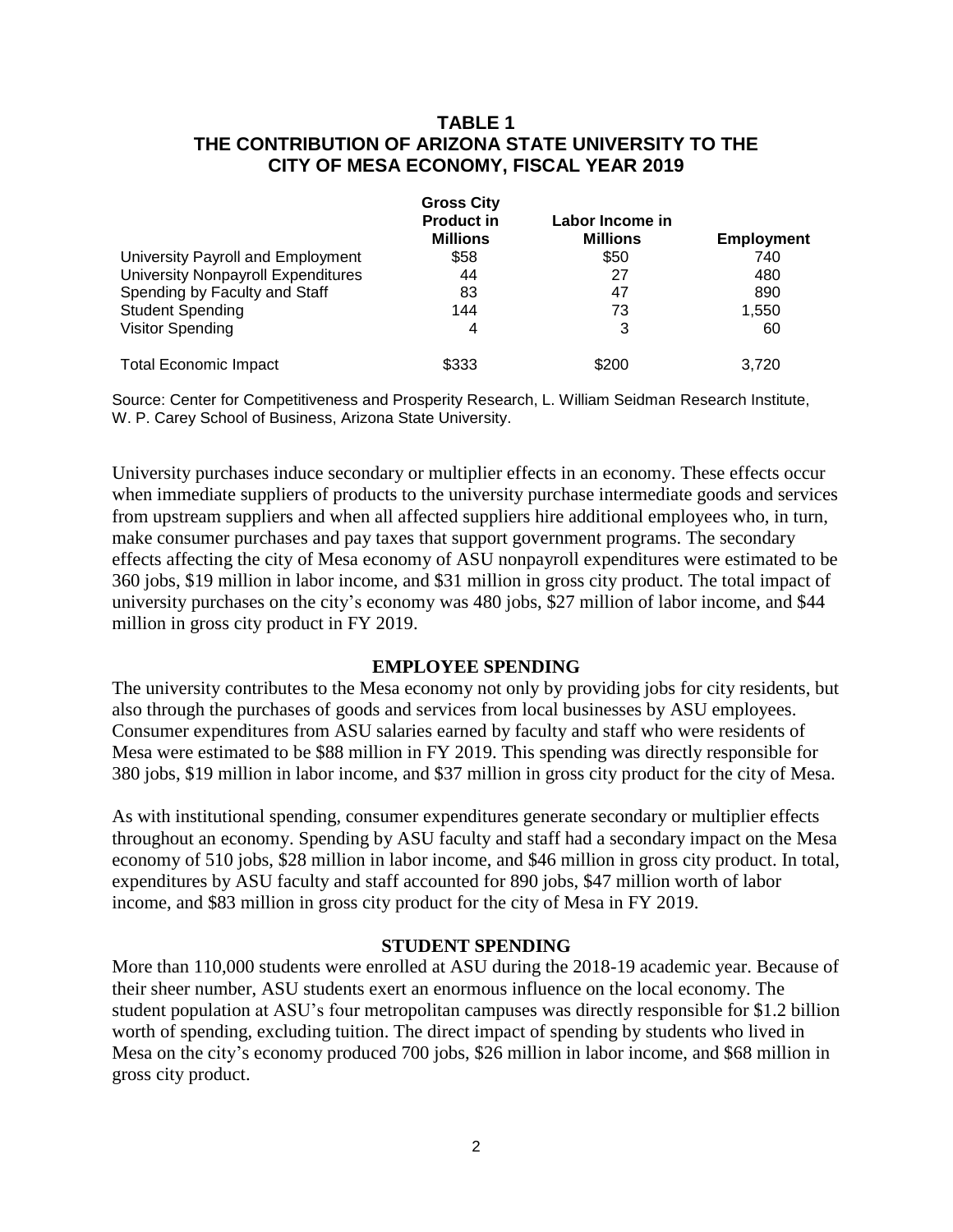The secondary effect of ASU student expenditures on the city's economy was an additional 850 jobs, \$47 million in labor income, and \$76 million of gross city product. The total economic contribution to the Mesa economy of spending by the ASU student population was 1,550 jobs, \$73 million worth of labor income, and \$144 million in gross city product in FY 2019.

### **VISITOR SPENDING**

Athletic events, cultural activities, conferences and other programs draw large numbers of visitors to Arizona State University campuses each year. In addition, parents and friends visit students, and prospective students and their families make evaluation visits to the Metro Phoenix area. While many of those who attend ASU activities are local residents, it is estimated that outof-town visitors spent an estimated \$72 million on lodging, food, entertainment and other goods and services during FY 2019. While much of this visitor activity is centered on the Tempe Campus, ASU-related visitors provided the city of Mesa with 60 jobs, \$3 million in labor income and \$4 million in gross city product.

## **TOTAL ECONOMIC IMPACT**

The total employment impact of ASU for the city of Mesa, including university employees and all other jobs indirectly induced, was 3,720 jobs. The total labor income for the Mesa economy associated with these jobs was estimated to be \$200 million, and ASU's overall contribution to FY 2019 gross city product was \$333 million.

#### **APPENDIX**

The estimates of the contribution of ASU to the city of Mesa economy for FY 2019 were based directly on the results of the latest annual update (*Fiscal Year 2019 Update*) of the Office's 2016 economic impact analysis (ASU Office of the University Economist, *The Contribution of Arizona State University to the Arizona Economy Fiscal Year 2016*, January 2017, [https://economist.asu.edu/arizona-universities\)](https://economist.asu.edu/arizona-universities). Unless otherwise indicated, all primary employment and expenditure data refer to FY 2019 and are valued in terms of 2019 dollars. University employment, payroll, and expenditure data by campus refer to the four metropolitan campuses — Tempe, West, Polytechnic, and Downtown Phoenix.

Data on ASU employment and expenditures were derived from university administrative records. The employment figures by campus used in this report are not equivalent to the total job figure in the overall ASU impact study — the individual campus figures sum to 20,510 versus 18,564 reported in the overall study. A special tabulation of ASU budget accounts provided the information on university expenditures by campus. The labor income component (salary and wages plus employee-related expenditures) by campus used in this report are not equivalent to the total labor income figure in the overall ASU impact study — the individual campus figures sum to \$1,413 million versus \$1,364 million in the overall study.

This report treated the employee-related expenditures component of university expenditures differently than the approach in the overall ASU impact analysis. The university's employeerelated expenditures consist of multiple categories that include payroll (FICA) taxes, contributions to retirement plans, various types of insurance, and several programs that provide payments to employees. Although employee-related expenditures are formally part of economists' definition of payroll (and were so treated in the overall ASU impact study), this